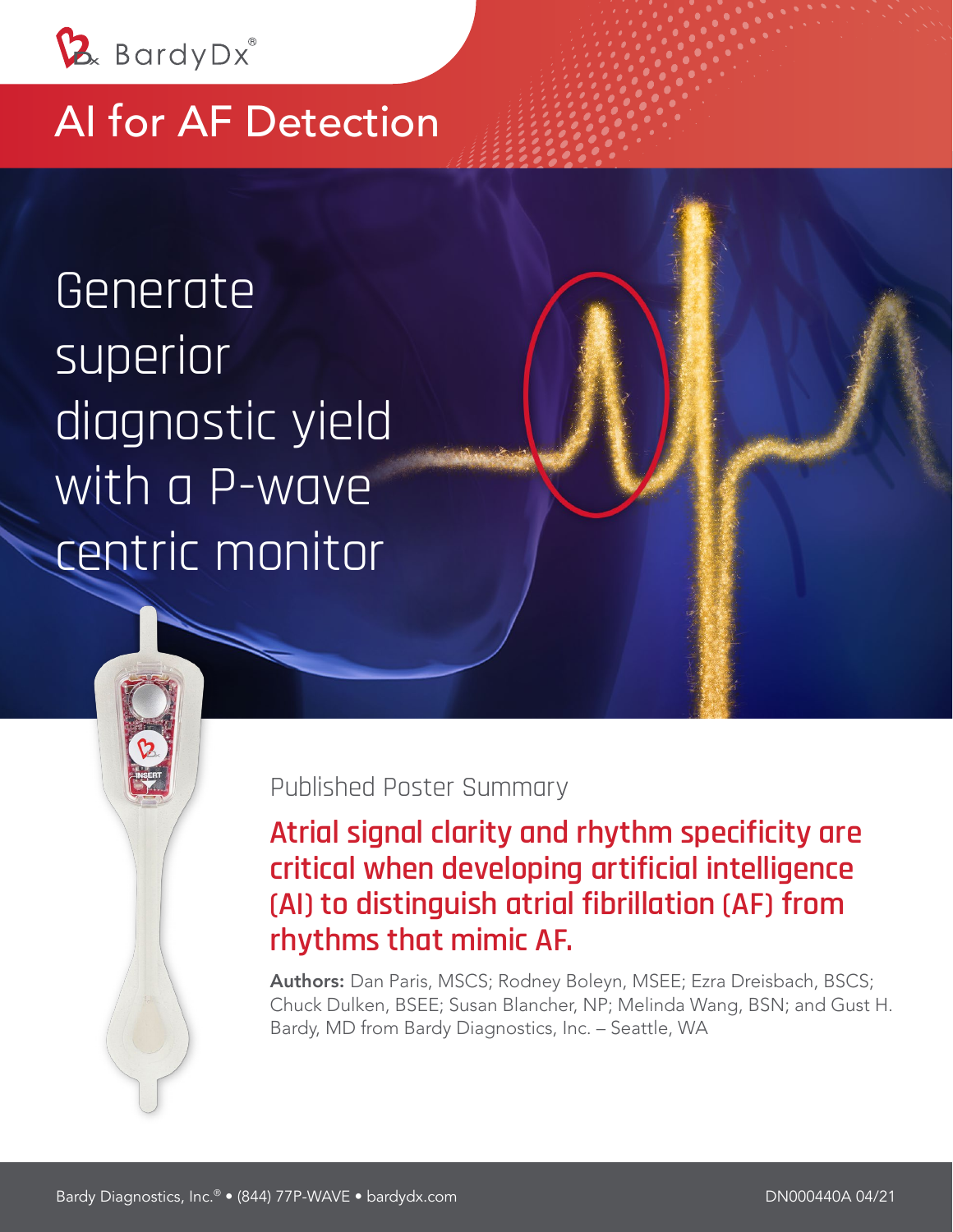#### Published Poster Summary

## **Atrial signal clarity and rhythm specificity are critical when developing artificial intelligence (AI) to distinguish atrial fibrillation (AF) from rhythms that mimic AF.**

Authors: Dan Paris, MSCS; Rodney Boleyn, MSEE; Ezra Dreisbach, BSCS; Chuck Dulken, BSEE; Susan Blancher, NP; Melinda Wang, BSN; and Gust H. Bardy, MD from Bardy Diagnostics, Inc. – Seattle, WA

#### Background

The identification of atrial fibrillation (AF) using artificial intelligence (AI), either with medically prescribed ECG monitors or non-prescription devices such as watches, is not to be taken lightly. Little focus has been placed on the cost, anxiety and potential therapeutic consequences of a false positive diagnosis. The potential value of AI in AF diagnostics is not debated here, but if it is to be used, the ECG used to determine the truth set should be capable of sorting AF from its various mimickers. Many current methods are limited by the duration of the ECG and the fidelity of the P-wave as well as by the validation process details. These limitations can lead to misdiagnosis of other arrhythmias with R-R interval variability as AF by the AI engine.

#### **Objective**

Our objective was to build an AI to detect AF with better than 90% sensitivity and 90% specificity capable of identifying the onset and offset of episodic AF events, without conflating other atrial (or ventricular) arrhythmias that mimic AF with R-R interval variability.

#### **Methods**

For this work, we built a convolutional neural network (CNN) that would analyze the Carnation Ambulatory Monitor (CAM™) (Bardy Diagnostics, Inc., Seattle, WA) ECG and its associated R-R interval data to produce an AF yes/no output for every half-second of ECG

data. Training of the CNN was done with CAM ECG recordings from 1227 patients, 474 with paroxysmal or persistent AF, and 753 without AF. Included in the 753 patients were 148 patients with dense atrial or ventricular ectopy, and both atrial flutter (AFL) and sustained atrial tachycardia (AT) with variable conduction. This distinction is pertinent to diagnostic and therapeutic medical and procedural management, and for assessing stroke risk should these disorders be diagnosed as AF.



Shown above is the training population vs. the whole (general) patient population of Bardy **Diagnostics**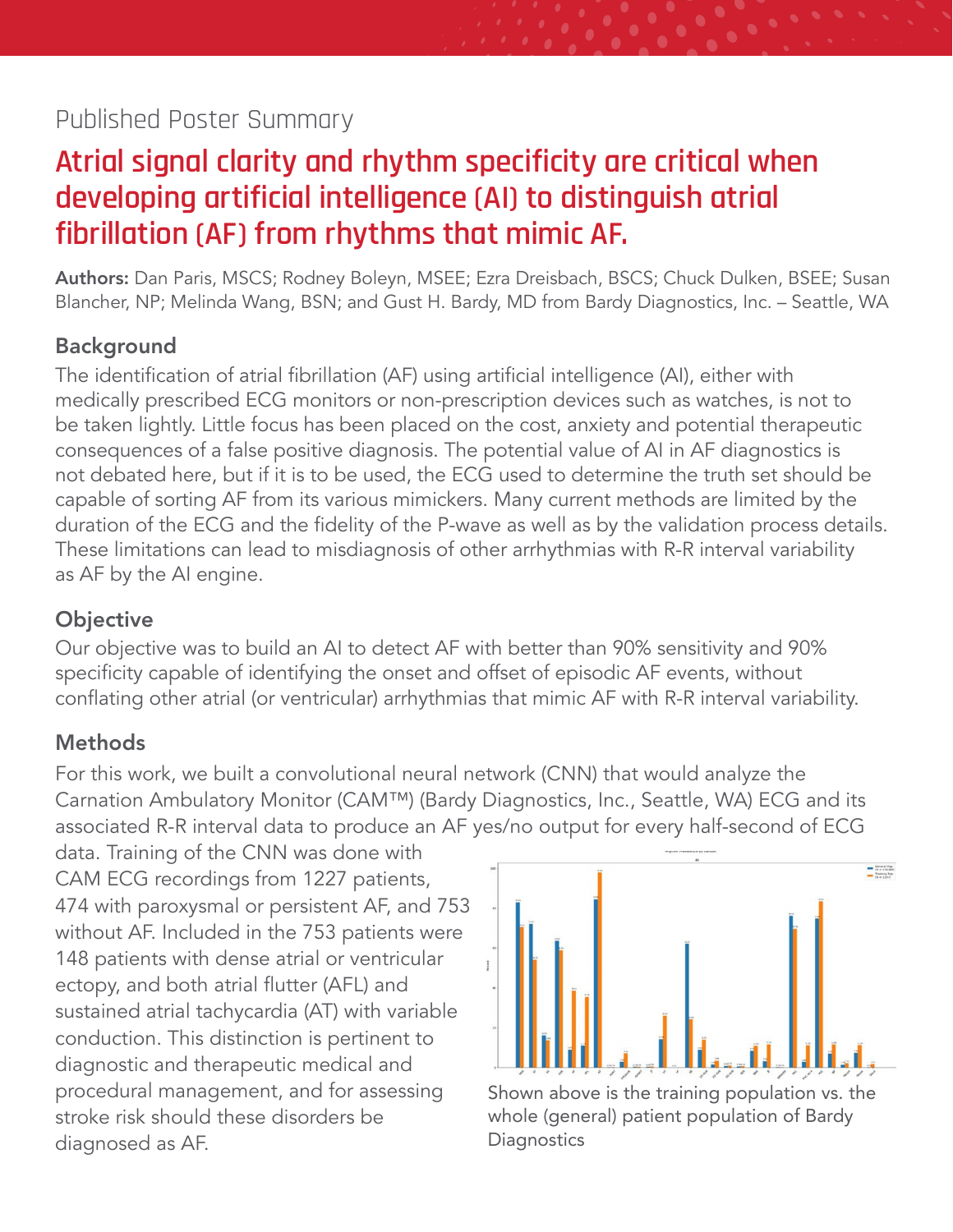Our validation was comprised of two-hour excerpts of CAM ECG data chosen at random from 50 AF-positive patients and 50 AF-negative patients (200 hours total). AF was diagnosed if variable P-wave morphology was present for at least 30 seconds. AF presence and duration were confirmed by a team of experienced cardiac electrophysiology clinicians. Disagreements between the three validating electrophysiology clinicians were adjudicated at weekly review meetings.

#### **Results**

In the validation cohort, there were 58 patients presenting with normal sinus rhythm (NSR), 27 with atrial flutter (AFL), 24 with ventricular tachycardia (VT), 9 with atrioventricular blocks (AVB), and all patients exhibited AT. The AI differentiates AF not only from NSR but also from myriad other arrhythmias, including those that have R-R interval variability such as AFL and AT. Our results were 96.82% sensitive and 99.86% specific with a positive predictivity of 99.79% for detecting 30 seconds of AF or longer.

#### **Conclusions**

Our P-wave centric continuous ECG monitoring technology allows our neural network, or AI, to differentiate between AF and a host of rhythms that mimic AF. AI systems that do not make these distinctions may mislead both patients and clinicians.

## **The CAM patch AI uses low-amplitude, low-frequency content to distinguish AF not just from normal sinus, but from other arrhythmias that mimic AF.**

This includes arrhythmias that have R-R variability like atrial flutter with variable conduction, atrial tachycardia with variable conduction, bigeminy, trigeminy, quadrigeminy, and the various types of heart blocks.



Atrial Flutter with Variable Conduction



Atrial Tachycardia to Atrial Fibrillation